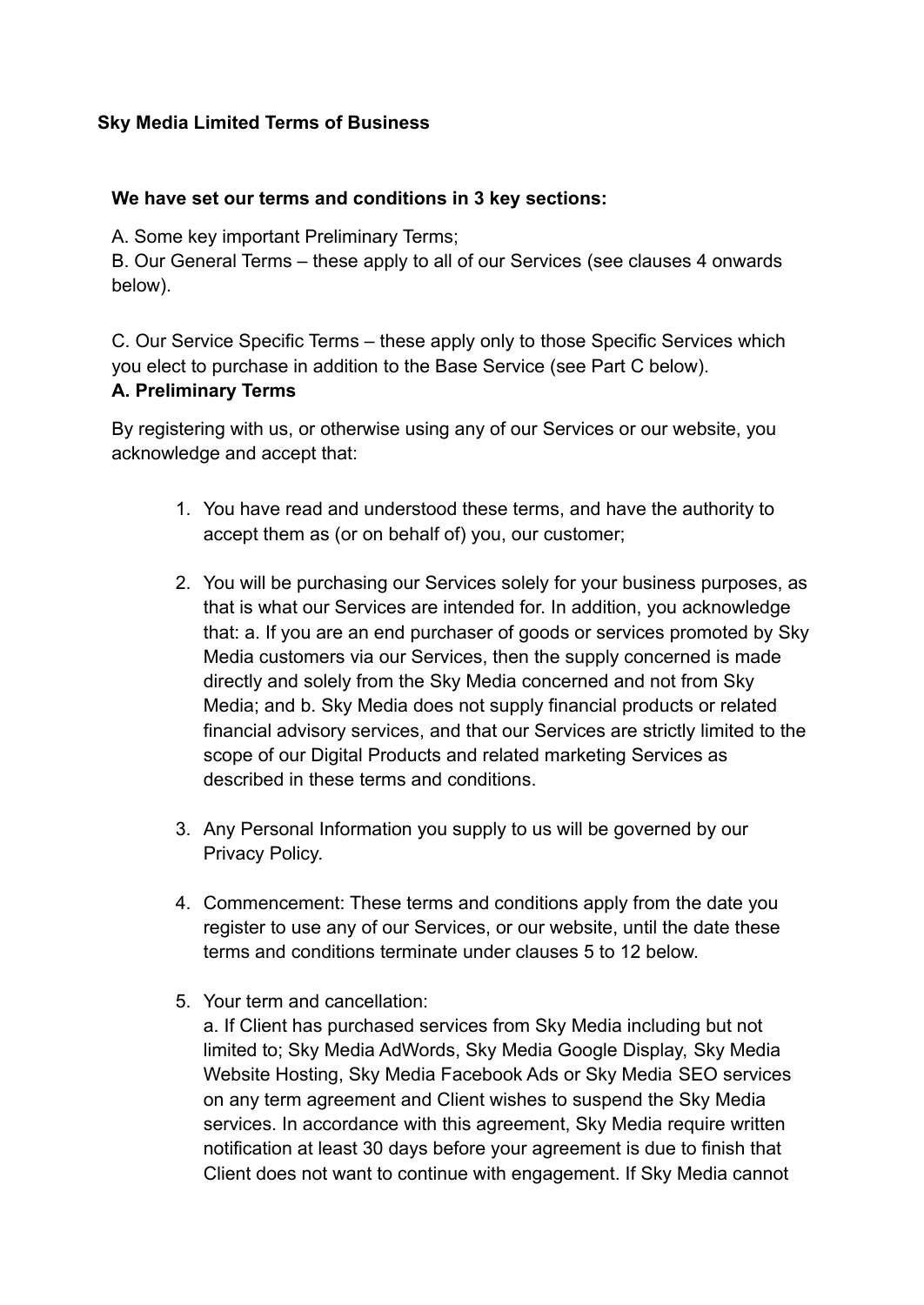reach Client and Client has failed to notify Sky Media then your service/campaign and engagement will be ongoing and observe the same package, plan and term. b. The client may cancel the verbal or written agreement within 24 hours of either signing the contract or agreeing to the verbal contract over the telephone. If Sky Media do not receive an email confirmation within 24 hours of the cancellation Client is are fully bound to the terms and payment plan of the contract. c. If Client wishes to terminate the verbal or written contract at any time. The client is subject to paying Sky Media a 60% termination fee that would apply from termination date through to initial term completion date.

- 6. Agent: By using the Sky Media services, products and/or the Sky Media platform you are requesting Sky Media to act as your agent to perform a range of tasks including but not limited to research, analysis, design, creative, media placement, managing, postings, reporting and updating listings etc. These tasks/ services may include using a range of 3rd party sources.
- 7. Sales Order / Service Change Requests: Following your acceptance of a Sales Order, you may opt to upgrade or adjust one or more Services contained in that Sales Order but only at the sole discretion of Sky Media to that change at that time, in which case Sky Media may issue a new Sales Order, which once accepted by Client shall be applied. Variations which decrease an amount previously agreed by you in a Sales Order will take effect 30 calendar days following the date of your next monthly invoice.
- 8. Termination for Non Payment of Fees or Breach: If either party is in material breach of this agreement at any time (the "breaching party"), then the other party (the "other party") may give notice to the breaching party setting out the details of the alleged material breach and requiring the breaching party to remedy the breach within 14 (fourteen) days. If the breaching party fails to remedy that breach within that period then the other party may promptly, at any time thereupon, terminate this agreement by sending written notice of termination to the breaching party. Non-payment of any fee due by you the Client to Sky Media will be deemed "material". In the event that the Client fails to pay any fees in accordance with this Agreement or is otherwise in breach Sky Media may, without prejudice to any other rights and remedies, suspend all Services until all outstanding fees are paid or the breach is remedied. Where any fees payable pursuant to the terms of this Agreement are unpaid for a period of one month or any other breach remains unremedied for more than 14 days, this Agreement may be terminated by Sky Media forthwith by giving written notice to the Client.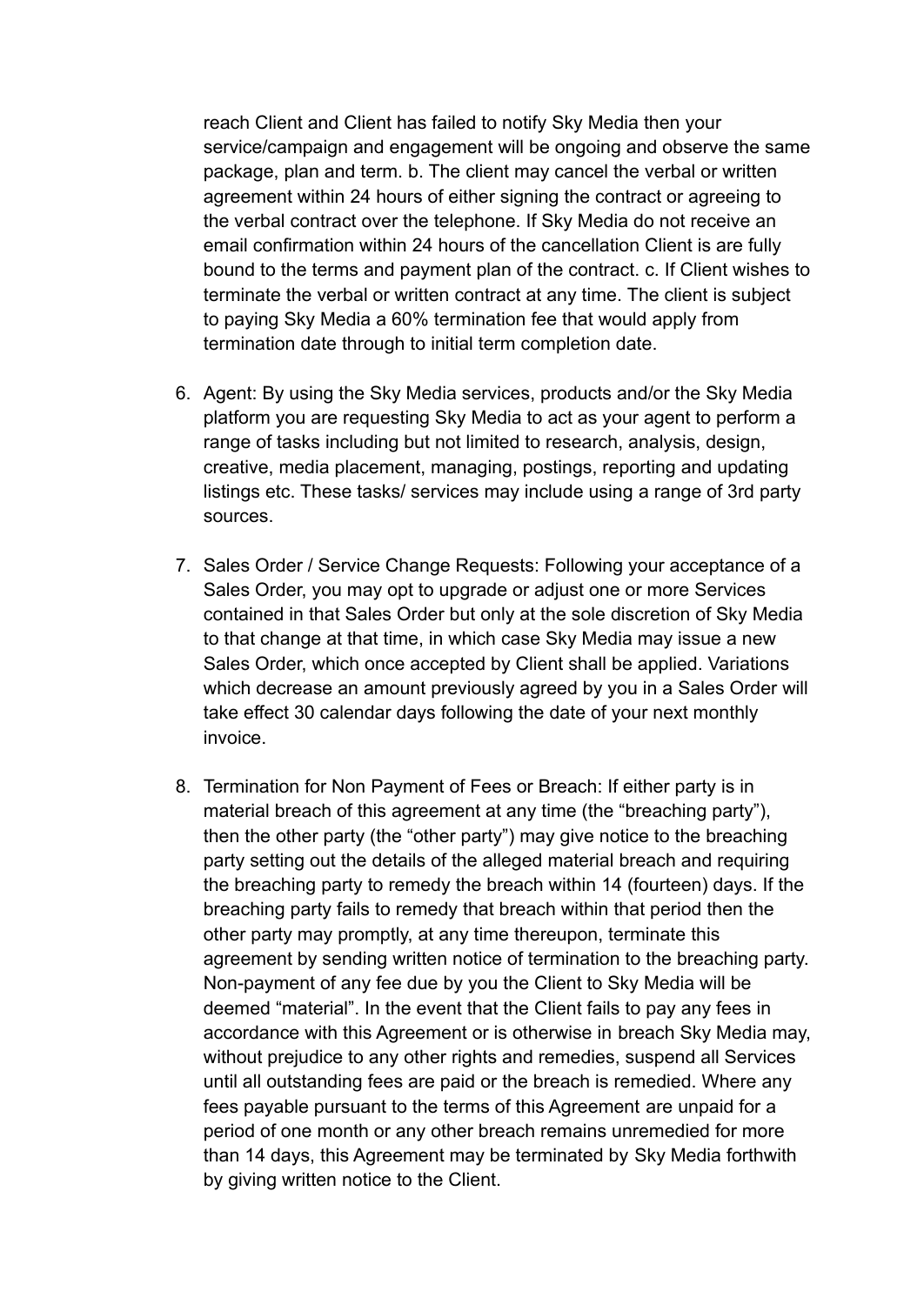- 9. Suspension by us: We may suspend the provision of any Services to you promptly at any time if we have reasonable grounds to suspect that a breach of this agreement has occurred or is likely to occur. This Agreement may be terminated by Sky Media forthwith by giving written notice to the Client, we will endeavour to notify you as soon as possible. This clause does not limit our other rights under this agreement, including as stated in clause 23.
- 10.Liquidation: If either party goes into liquidation, then the other party may immediately, at any time thereupon, terminate this agreement by sending written notice of termination to the party in liquidation.
- 11. After termination: If this agreement terminates for any reason: a. we will cease performing any further Services for you; b. each party will retain the rights and obligations it had under this agreement as at termination, including your obligation to pay us all current and future amounts due under all Sales Orders for the remainder of the Term that would have applied under clause 22 below; Except in the case of a material breach, which will follow the process set out in clause 9 above. In this situation, all current spend and spend during the remedy and written notice period will be payable. c. we will be entitled to retain possession of all of Your Content (and you may not have access to any of it) until you have paid us in full, provided that this restriction does not apply to any personal information under our Privacy Policy; d. you must immediately cease using our Digital Products, and we may immediately terminate your access to those; e. your Sky Media Account will be 'frozen' or suspended from further use unless and until a renewed agreement between you and us eventuates (if that occurs), and f. All links from our Digital Products and our related systems to any third-party sites such as Facebook and Google will immediately cease. g. Sky Media Websites: If you wish to end your website contract (on conclusion of the 12- month term) and have your website transferred to you, Sky Media can provide Website Transfer (database and files transfer) at \$295 + GST rate.
- 12.Sky Media Managed Campaign: Our rights: In relation to any of our Services, we may do one or more of the following at any time: a. ask you to modify (or we may modify) aspects of Your Content so that it complies with advertising standards or so that it otherwise complies with our Production Requirements and other specifications; b. determine the category(s) within which Your Content will appear within our Services; c. within these categories establish the placement of Your Content (in relation to the placement of third party advertisements or other content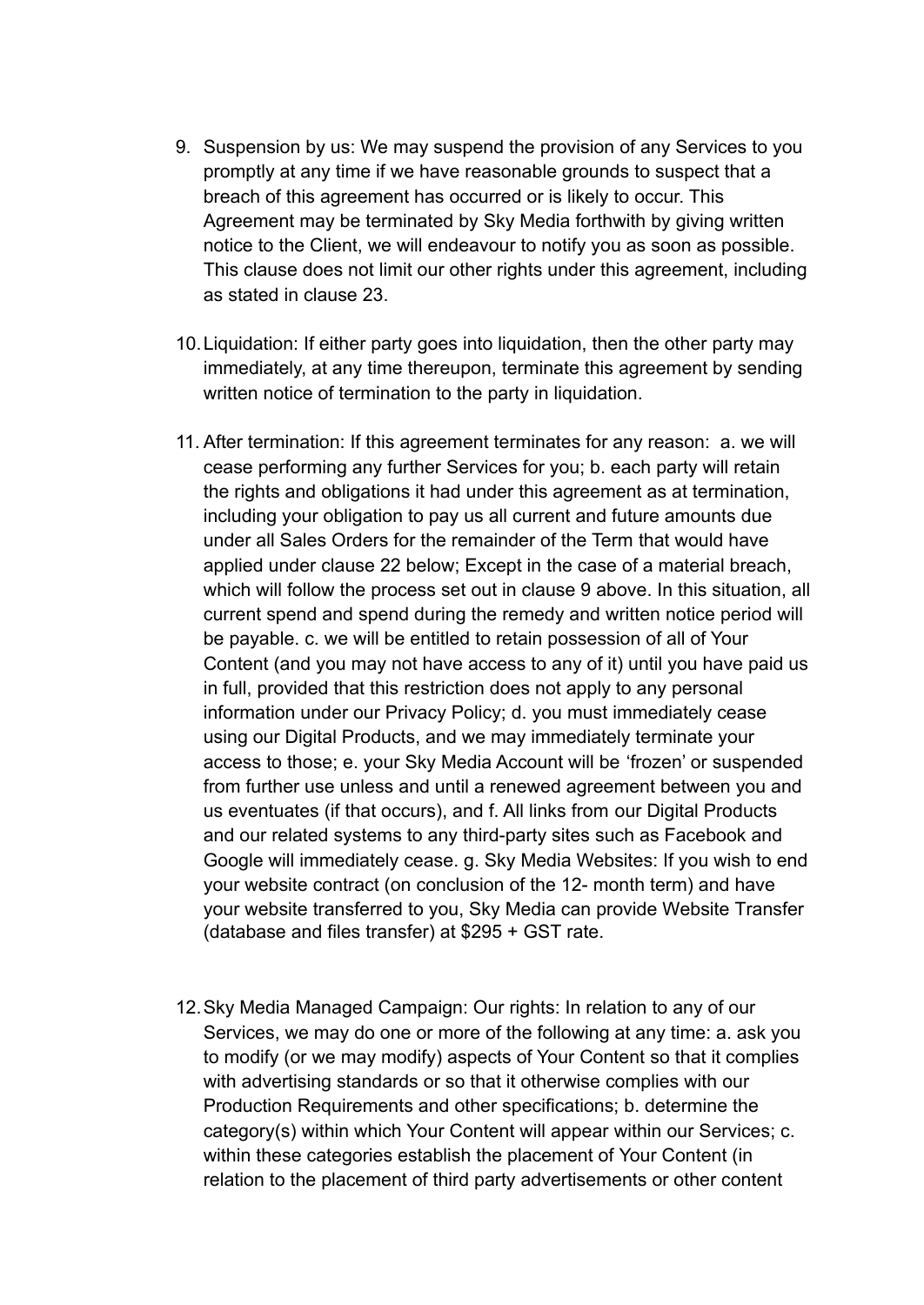within those categories); d. The client may be asked to substantiate any claims about your business, organisation, products or services that you make in Your Content, but without limiting clause 18 below; e. general revision of Your Content in order to meet guidelines and standards required by Facebook, Google or any other third party platform provider; f. refusal to accept or publish (or cancel or remove) Your Content if there is a failure to comply with this agreement at any time; or g. engage any third party supplier to supply or assist us with supplying some or all of the relevant Service to you provided that we remain liable to you at all times, and although we will endeavour to contact you in advance, we may need to do action any of the above things without prior notice to you.

#### **Price and Payment**

13 .Price: The Price for the Services you purchase will be as clearly stated in the Sales Order we provide to you. You will be deemed to have approved a Sales Order if you use the relevant Service as stated in the Sales Order. You agree to pay us the Prices as stated in that Sales Order, on time in accordance with clause.

14. All Prices and any other fees and charges are in New Zealand dollars and exclude GST, which is also payable except by non-NZ resident organisations – unless stated otherwise in the relevant Sales Order. The client must pay all applicable GST at the same time the fee is due for payment.

15. Variable Prices / Third Party Pricing: Some third parties may use a variable pricing model (such as Facebook and Google advertising).Those (or other) third parties Sky Media engage with on behalf of the Client as part of the Services purchased may vary their prices and other charges to us in any way from time to time…Sky Media cannot control search engines or third parties, therefore if that occurs, we will be entitled to charge you the balance for any/all such third party price variations (should they occur), and you agree to pay such charges.

16. Suspension Request: The Client may request that one or more of the Services you are purchasing be suspended for a defined period and resumed without incurring an additional set up charge. All such requests are subject to our prior written consent, which might be provided (at our discretion) or with conditions attached. However, if approved, some payments may still need to continue for that Service, which we would explain at that time. Suspension of any services will take effect 30 calendar days following the date of your next monthly invoice. Sky Media will not be responsible for any negative campaign and ranking outcomes that may occur during any suspension. Failing to follow SEO recommendations by Sky Media, may negatively impact organic search performance and Sky Media cannot be held accountable. We highly recommend not to suspend or pause your SEO campaign as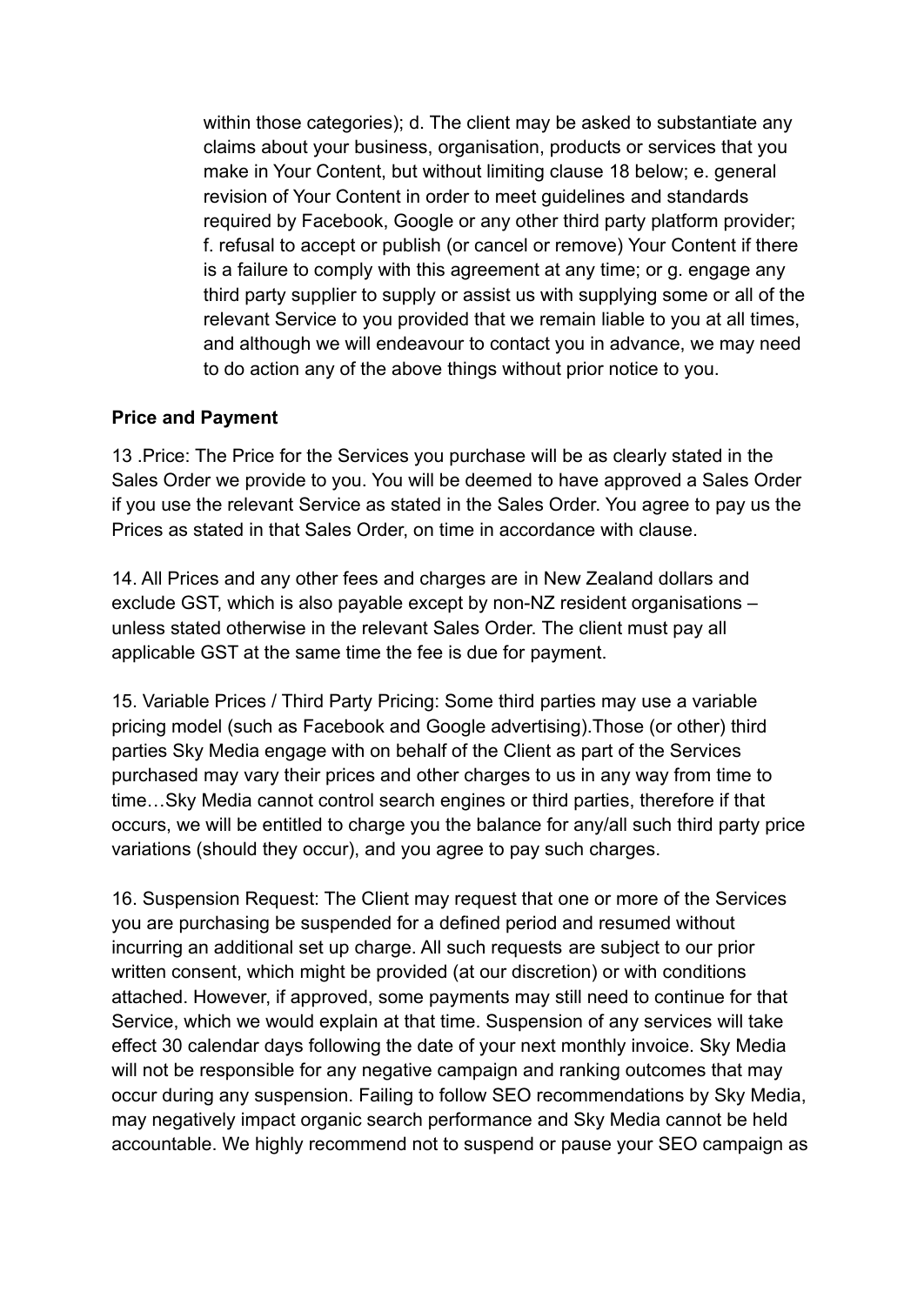it can take weeks and sometimes months to recover lost rankings due to the suspension.

17. Non-standard rates (discounts): If we have agreed in our Sales Order to charge you a fixed price (or a non rate card price) for a defined period of time, then, following the applicable period, and for the remainder of your current Term and any renewed Term, you will be charged full rate card price for that Service. The maximum period of time available for non-standard or discounted prices is 12 months.

18. Payment: The required method of payment or any payment options available will be set out in your Sales Order. The client will be charged the full amount (in advance) for any Service that requires an up-front payment model. For Services which use a subscription payment model, you will be charged in regular instalments for that Service. Instalments are typically bi-monthly, quarterly or in 6-month blocks (payable in advance), occasionally alternative periods are available as may be set out in the Sales Order. Subscription amounts are payable for each period in advance, from the day of the Sales Order being signed, and then on the same date each month thereupon. The first payment of a Service is typically required within 48 hours of signing the Sales Order, and we will not be obliged to commence the relevant Service(s) until the first (or only) advance payment has been received by us in respect to that Service. Adjustments may be made in forthcoming months for any necessary negative or positive changes to invoices by Sky Media.

19. Credit Information: The Client accepts that we may use any information supplied to us, to undertake any credit checks required on you or your business before and after services will be or have been provided to you with any third party credit agency which we deem necessary. We reserve the right to require advance payment in full from customers whom we consider do not meet our credit criteria, prior to providing any Services to such customers.

20. Default: All amounts due and payable by you must be paid in full without set-off, counterclaim or any deduction whatsoever on or before that due date. If any payment due remains unpaid after its due date, we may invoke any of our rights under clauses 23 to 25, and we may also charge you interest at the rate of 15% (fifteen per cent) per annum on the outstanding amount, from the due date to the date all such amounts are paid in full. Any other fees incurred to Sky Media resulting from late or defaulted payments such as; costs of recovery, legal fees etc, will be charged to the Client… Should the amount outstanding be passed to an agency for recovery, any legal fees incurred by Sky Media from our Debt Recovery Agency shall be included in the charges owed by the Client. Client accepts that this may affect your credit rating for up to a maximum of 5 years.

21. Invoices: We will send you an electronic invoice by email for all amounts we are entitled to invoice you for. We accept Visa, Visa Debit and Mastercard. We have an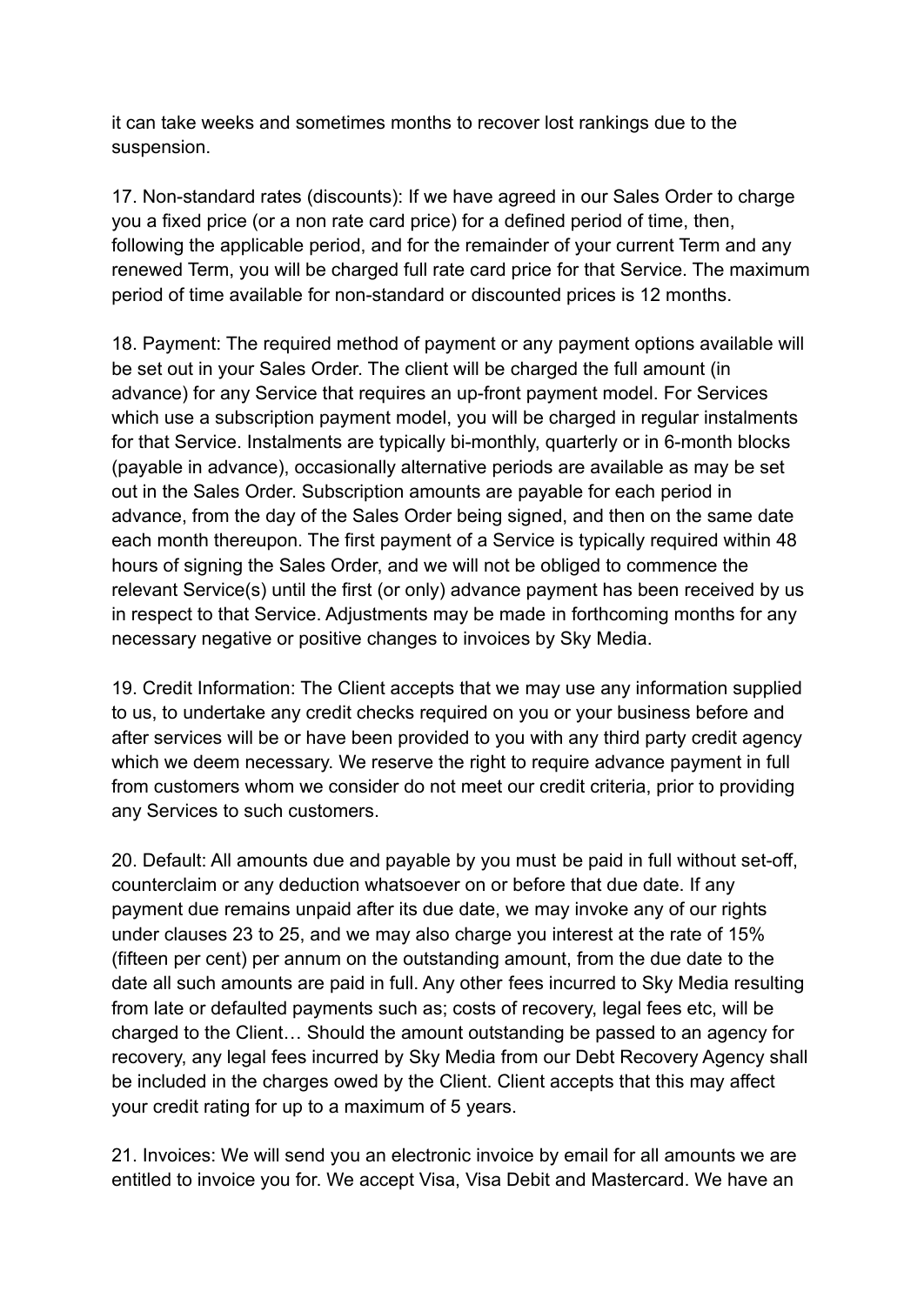ANZ Merchant Facility for all Credit Card transactions.Payment to be made by cheque, international money order or direct credit to: Sky Media, ANZ Bank, Auckland, New Zealand Account: 06 0889 0361010 00

22. By accepting these terms & conditions you agree that you shall not: a. use any Sky Media services, products for any purpose that is improper, unlawful, or to post, share or transmit any material that (i) is defamatory, offensive, obscene or otherwise objectionable. (ii) is in breach of confidence or privacy of any third party's rights including copyright, trademark or other intellectual property rights; (iii) is posted, shared or transmitted for the purpose of advertising or promoting yourself or any third party; or (iv) is misleading or misrepresents your identity or which in any way suggests that you are sponsored, affiliated or connected with Sky Media. b. use the Sky Media services, products for any public or commercial purpose in any manner which may result in damage to Sky Media or bring Sky Media into disrepute.

23. In addition to your other obligations as stated in these terms, you must: a. Comply with our terms, conditions and policies required by third party suppliers, search engines, platforms and social media channels we use. b. Promptly provide Sky Media with any information or Content required for any Service we deem necessary in a timely manner, as failure to do so may cause us to withdraw you from that particular Service even though you may remain liable for some or all of the related charges, or may cause us to reschedule the timing; c. make sure that Your Content as supplied to us or our associated third parties in connection with our Service:

- is compatible with our Production Specifications;
- is complete and accurate and is not misleading or confusing, this includes any representations about the product or service you are promoting, or claims about your business or organisation and your membership of any business or trade associations;
- is either owned by you or you have the rights to provide it, use it, and make it available for use and distribution by us as part of the relevant Service;
- does not infringe anyone else's intellectual property, privacy rights, or other rights and is not defamatory, offensive or obscene; and
- complies with all relevant laws, regulations, codes and standards in relation to the relevant products or services, and does not breach any unsafe goods notice;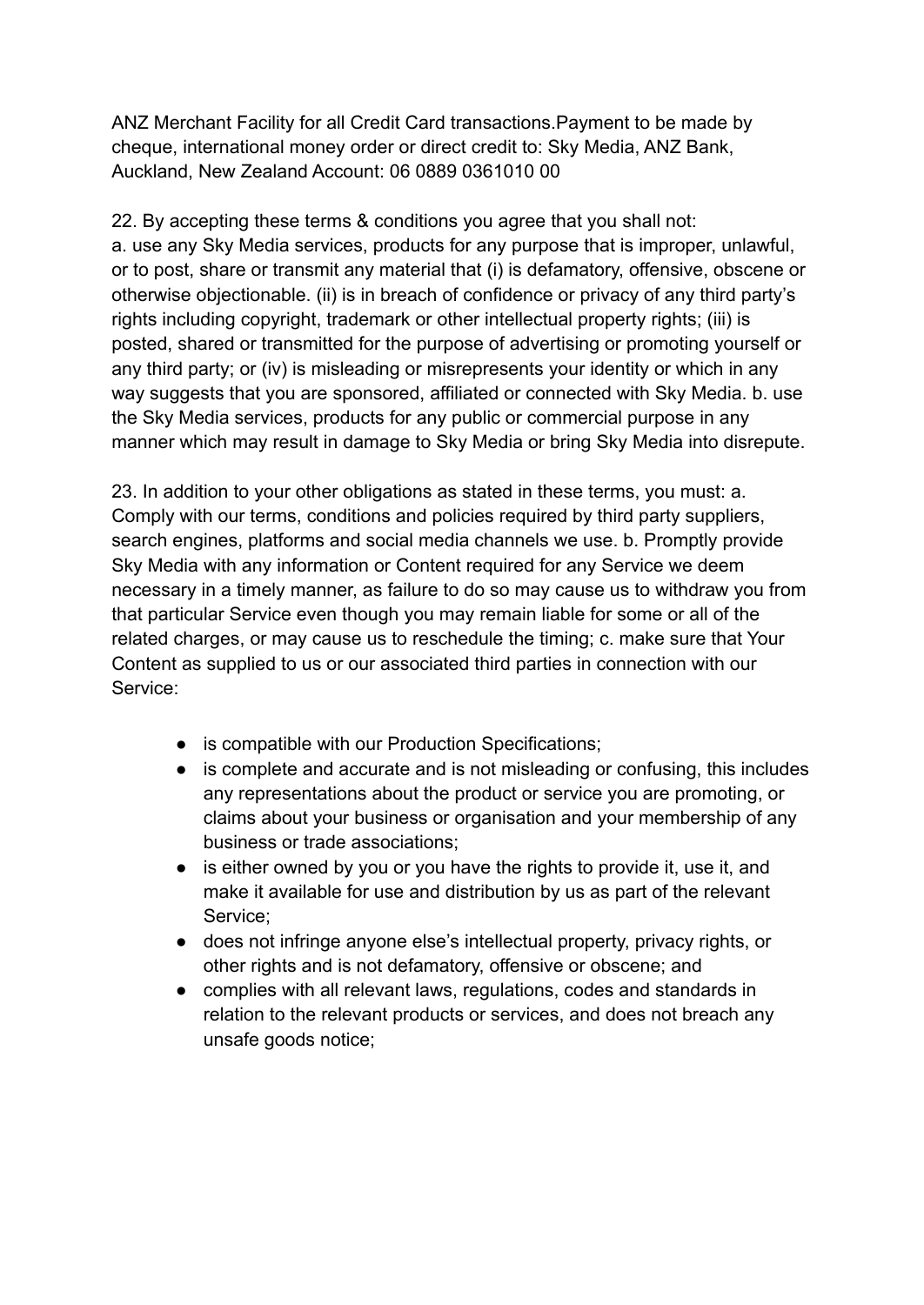d. not cause, permit or allow any damage, interference with, or other harm to our Digital Products, including our website, or any network or system underlying or connecting to them, or make any attempt to do so;

e. not use a robot, spider, scraper or other unauthorised automated means to access our products or our website or any information featured on them for any purpose f. co-operate with our staff and comply with their reasonable requests from time to time in a timely manner, including in relating to the approval of Content, test website links, the provision of logins, information and images as requested. Our Digital Products and related Intellectual Property Matters.

24. Our Digital Products: Our Digital Products and other Intellectual Property we own will remain owned by us or our third party licensors at all times. At no time during or after this agreement terminates will you acquire any proprietary interest in relation to any of these items or properties we own. You merely obtain a limited, non-exclusive license to use those of our Digital Products in which we allow you to purchase the right to use as part of the Service, within the scope, duration and intended use requirements as stated in this agreement or as otherwise communicated by us to you from time to time.

25. No copying etc: No attempts to copy in any way, reverse engineer, decompile, or otherwise misuse any of our Digital Products at any time shall be permitted. You must not use our name, trademarks, brands or logos in any way without our prior written consent.

26. Purchased Content: With regard to Purchased Content (i.e. Content purchased by you from us):

a. From the time of creation of any Purchased Content until the time you have paid us in full as per this clause, we will be the sole legal and beneficial owner of all such Purchased Content. Once you have paid us in full for all charges associated with the creation and supply of that content and related services (i.e. to a final usable state) in accordance with the relevant Sales Order(s), you will become the owner of any such Content purchased… b. you are solely responsible for registering any ownership to the associated Intellectual Property at your cost (when you have full legal title), and you acknowledge and accept that we cannot and do not warrant that any such Content will be supplied to you free of any third party claims, whether at the time of delivery to you or at any time in the future. c. You agree to allow us to use any of your Purchased Content and any other items from Your Content in the 'ShowCase' section of our website, for the purpose of promoting these digital assets (without further charge to you) for other current or prospective customers of ours to view, and which will involve some (without charge) promotion of your business – and all done in a manner, timing, categories and approach as we may reasonably determine from time to time, and without any fees or charges being payable by us to you.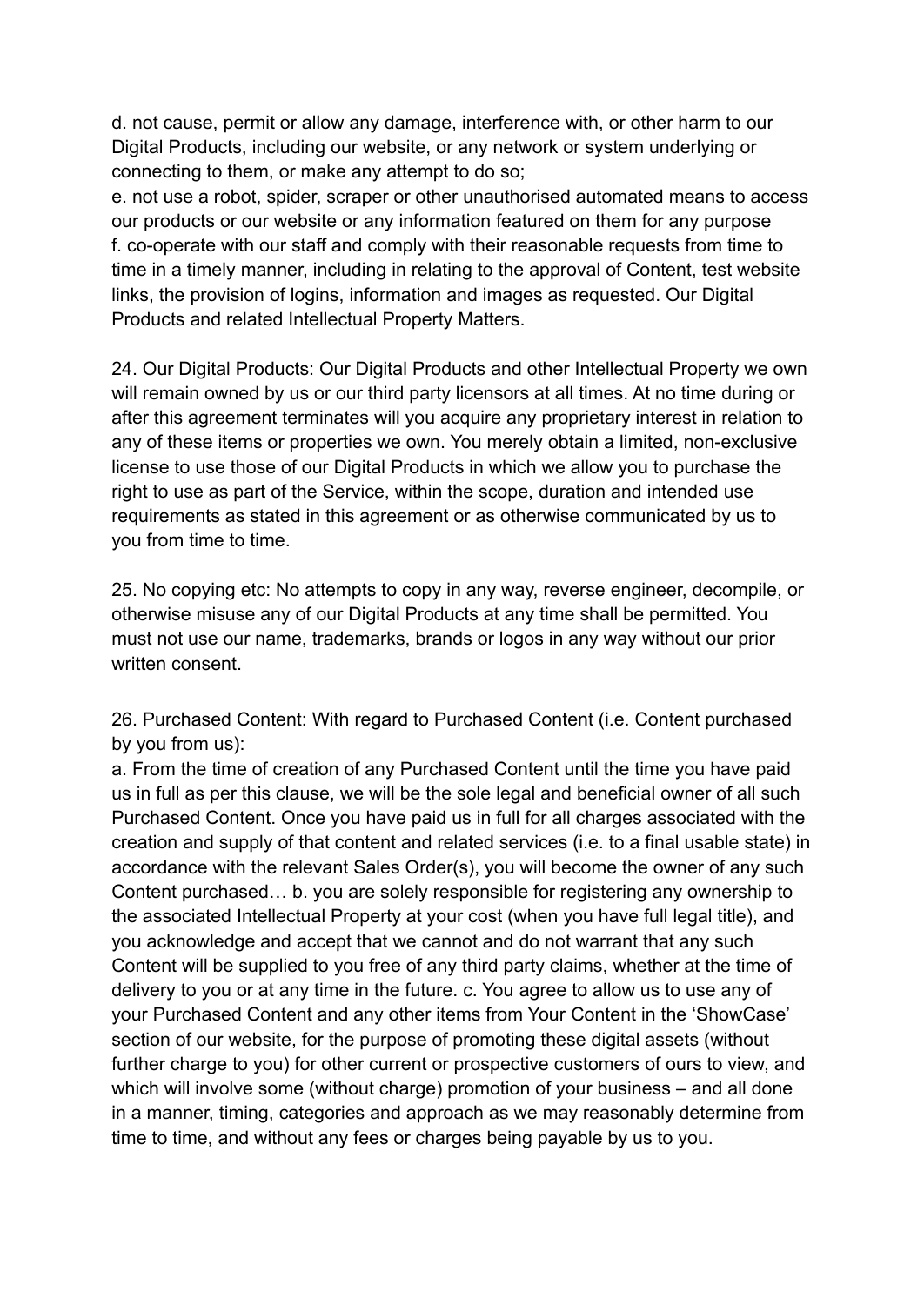## **Your Content and related Intellectual Property Matters.**

27. Third party intellectual property: Sky Media may present information to you from third party sources in various digital formats. This includes copy, images, logos, designs, links etc. Wherever a third party holds intellectual property in materials presented by Sky Media, the property remains with that party.

28. Your Content: Any Content supplied by you to us, remains owned by you or your third party licensors as the case may be at all times. At no time during or after this agreement terminates will we obtain any proprietary interest in relation to any of these items you own. However, access to supplied Content may be held by us with restricted access if fees and charges are owed in respect to any Service we have supplied to you. We merely obtain a limited, non-exclusive license to use Your Content for the purpose of supplying the Services which you request, to you.

29. Warranty: You warrant to us that our use of Your Content in accordance with this agreement will not result in any claim against us or any of our associated third party suppliers at any time. If any such claim does arise, and without limiting our other rights and remedies, we may immediately terminate the use of (and take down or remove) any of Your Content which we believe relates to any such claim.

## **Privacy, Security & Confidentiality**

30. Privacy: As stated in Part A of these terms, any Personal Information associated with you or any person within your organisation that is provided to us, is governed by the terms of our Privacy Policy.

31. Security: Our Digital Products are supplied using some of the latest technology, including and/in relation to the security of the data you supply to us. A number of our services are supplied using the internet, and as the internet is widely acknowledged as being insecure, we are unable to guarantee with certainty that all data supplied to us will be safe and secure. Sky Media will use all reasonable endeavours to store data securely, we may also use third party hosting or other service suppliers to receive, store and process your data as part of the delivery of our Services to you. You confirm that this is acceptable.

32. Confidential Information: We accept that certain information which you supply to us is not intended for public viewing or use ("Confidential Information"). That information obviously excludes any of Your Content which is intended to be promoted or other published online as we agree with you. You accept that we, including our officers, employees, contractors, have the right to view and use your Confidential Information (which may include Personal Information) for the purpose of supplying those Services to you which you have ordered, or for administering your account with us or in relation to this agreement. Any information which you receive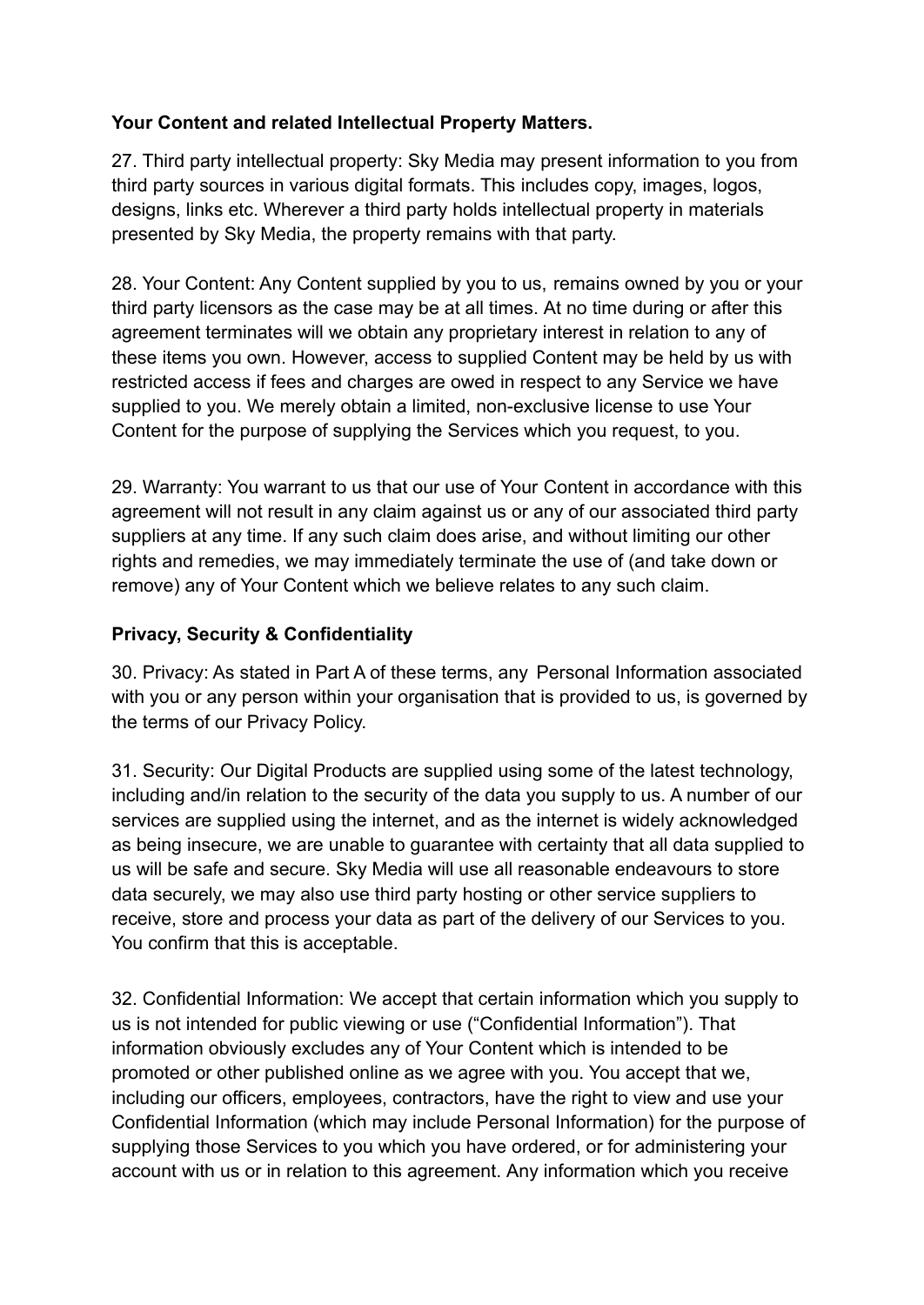from us and which is not in the public domain must be treated as confidential information by you, and must not be disclosed or otherwise used by you (other than for your own internal business purposes in relation to this agreement) without our prior written consent.

## **Exclusions, Limitations & Indemnities**

33. Indemnification: You shall indemnify, defend and hold Sky Media, it's agents, affiliates, and licensors harmless from any claim, costs, losses, damages, liabilities, judgments and expenses (including reasonable fees of attorneys and other professionals), arising out of or Sky Media in connection with any claim, action or proceeding (any and all of which are "Claims") by a third party arising out of your use of the Sky Media services or products in any manner that breaches this Agreement or otherwise arising out of materials or technology presented to you by Sky Media.

34. Exclusions: We will not be liable to you in any way for any indirect or consequential loss, or any loss of profits, revenue, or loss of data or other Content, or for any breach of this agreement by us due to an event or circumstance which is beyond our reasonable control. While we will do our best to optimise your results based on a range of techniques, we can't guarantee your search position, rates of engagement, the number of clicks, impressions, leads or return on investment that any campaign delivers. Any projected business growth related forecast that may be provided by us from time to time is a non-binding forecast only. Traffic projections may vary as Sky Media has no control over search engines or social websites with respect to the type of sites and/or content they accept presently or in the future. The Clients website may be excluded at any time at the sole discretion of the search engine. It is the Client's obligation to seek independent financial, tax, legal and other professional services advice in respect of your desired business goals, plans and projections.

35. Exclusions: Due to the inherent uncertainties associated with providing any services online via the Internet and related computer systems, we are unable to guarantee that our Services will be supplied uninterrupted and fault free at all times. You accept this.

36. Use of Third Parties: We may, as part of the Services, supply you with links to, or data from third party suppliers. Although we will take reasonable steps to ensure the accuracy and completeness of such links and data, we are not liable for any error, inaccuracy or omission in relation to such items.

37. Entire Agreement: This agreement (and the terms of any Sales Order(s) accepted by you) constitutes the entire agreement between you and us. No other terms apply. All representations which may have been made by either you or us before these terms were agreed, and all other provisions which may otherwise be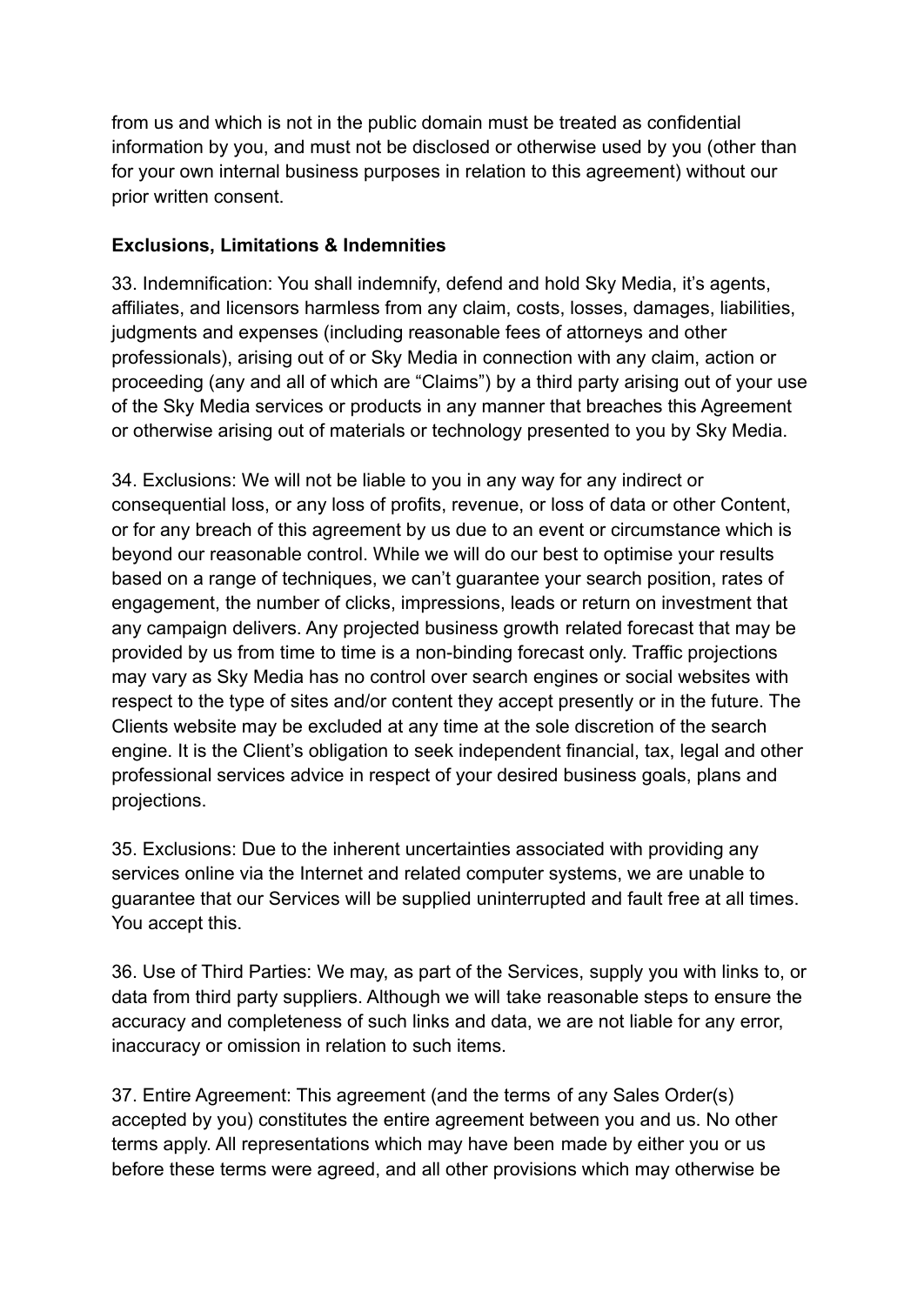implied into this agreement by operation of law, are excluded from this agreement but only to the extent permitted by law. In particular, due to your acceptance that both parties have entered into this agreement solely for business purposes, both parties agree to exclude the operation of sections 8, 11A, 12, or 13(1) of the Fair Trading Act 1986, and also the Consumer Guarantees Act 1993 (to the extent they might otherwise apply). Both parties acknowledge and confirm that these exclusions are both reasonable and fair towards the parties in the context of this agreement.

38. Indemnity for breach: You agree to indemnify us and our officers, employees, and contractors (together the "Indemnified Parties") and hold them jointly and severally harmless against all loss, damage, cost or expense which any of the Indemnified Parties suffers or incurs as a result of a breach of these terms and conditions (or our Privacy Policy, or other related terms and conditions) by you or any employee, contractor or third party agent engaged by you.

## **B. General**

39. Variations: Sky Media may vary the terms of this agreement so as to apply when your term is renewed under clause 22, or at any time if we are doing so for all of our customers who purchase the relevant Service. We will send you an email in advance if we do this. You agree to accept all such variations subject to your right to not renew (when applicable) as stated in clause 22. Right to change term: Sky Media in its sole discretion reserves the right to introduce a minimum term period of any other Specific Service you may purchase at any time. Notification of any intended minimum term period will be advised in writing to you and will take effect no sooner than 30 calendar days following the date of your next monthly invoice.

40. Disputes: If either you or us has any issues or concerns about this agreement or our wider business relationship, we agree to set those concerns out reasonably, in an email to the other party, after which we must use all reasonable endeavours to discuss or meet to try to resolve the issue amicably. This step must be taken before any other legal action is taken by either party, other than in respect of any monies owing by you to us, or in respect of any urgent interlocutory relief.

41. Relationship: Unless expressly stated otherwise in these terms, we are not your agent and nor are you our agent. Both parties enter into this agreement as independent contractors.

42. No Assignment: You must not assign any of your rights of obligations under this agreement to any third party without our prior written consent. We may assign our rights or obligations under this agreement to any third party of substance who purchases the whole or a substantial part of our business at any time. We may do so without prior notice to you, or the need to obtain your consent. We will be released from all liability to you from the date of any such assignment by us.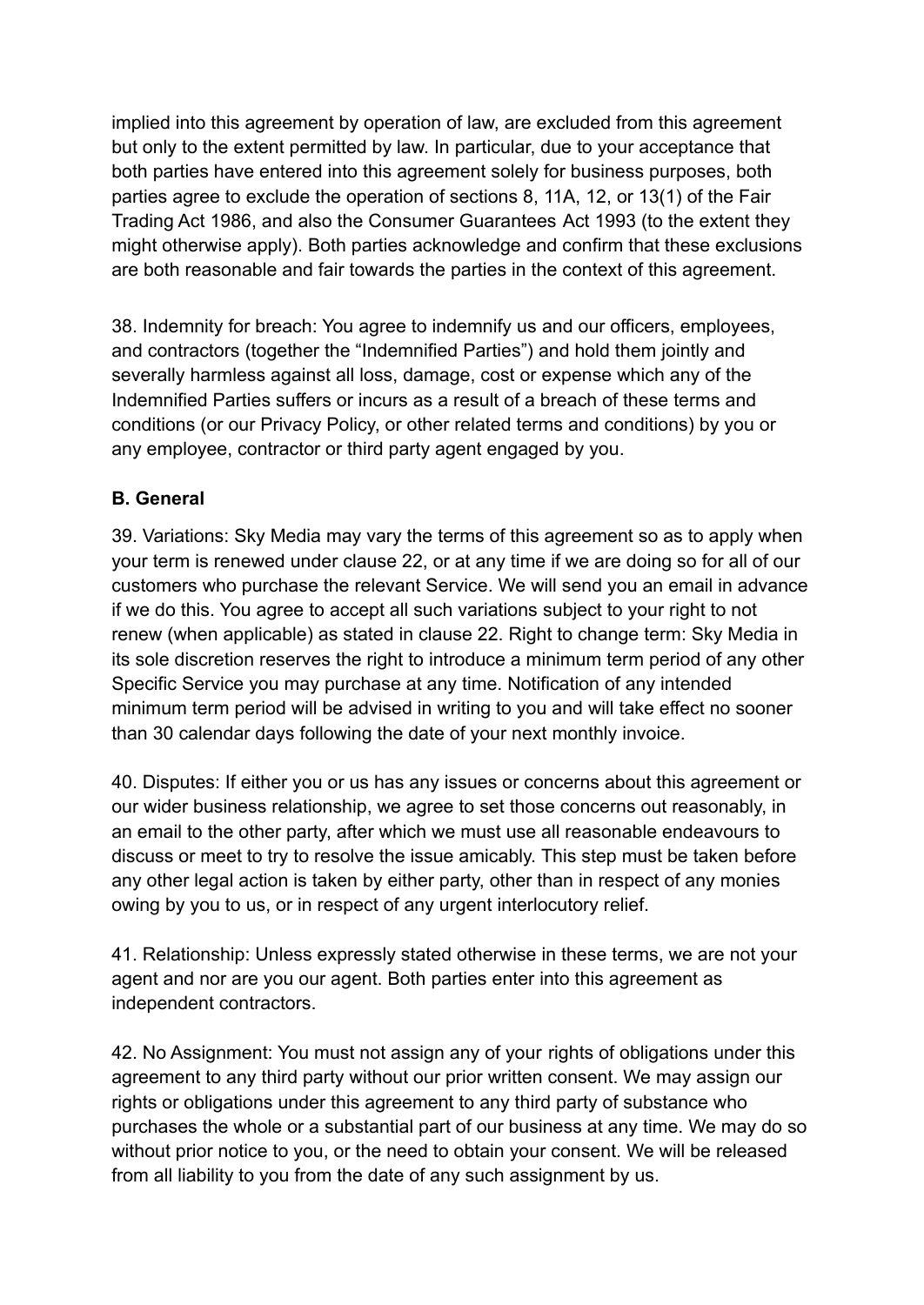43. Severance: If any of these terms are held to be invalid, unenforceable or illegal for any reason by a competent court or tribunal, the remaining terms will continue in full force and effect.

44. Governing Law & Forum: This agreement is governed by the laws of New Zealand and each party irrevocably submits to the non-exclusive jurisdiction of the courts of New Zealand. If there is a dispute between both parties and it is unable to be resolved through negotiation or mediation, the New Zealand Courts will have exclusive jurisdiction, over all claims that may arise out of or in connection with the agreement.

45. No waiver: No failure or delay on the part of either party to exercise any right or remedy under this agreement is a waiver of such right or remedy unless it is in writing and signed by the party purporting to waive its rights.

46. Priority: The provisions of the Sales Order shall take priority, over any conflict that may uprise between the provisions of this agreement and any Sales Order.

# **Defined Terms**

47. The following terms used in this agreement have the following meanings:

a) Business Day means any day in Auckland other than a Saturday, Sunday or Public Holiday.

b) Content includes text, graphical or other data in any form, and also includes logos, other designs, photos, sound and video recordings.

c) Digital Products means the SaaS software, apps, online tools and templates, and other digital products, or other Content or Intellectual Property which we (or our licensors) own, and which we allow you to use in accordance with the terms of this agreement.

d) Intellectual Property includes copyright, trademarks, designs, patents, know-how, confidential information or any other intellectual property as exists anywhere in the world at any time.

e) Personal Information has the meaning as given in the Privacy Act 1993.

f) Price means our price and other charges for supplying one or more Services to you, as set out in a Sales Order.

g) Privacy Policy means our Privacy Policy as updated from time to time and found on our website.

h) Production Specifications means the various Service production requirements (e.g. Content form or layout) for each particular Service which we specify from time to time.

i) Purchased Content means Content which you request us to create or otherwise generate for you as part of one or more of the Services and which is described or referenced in a Sales Order, but excludes all Digital Products.

j) Services means any Specific Services purchased by you from time to time.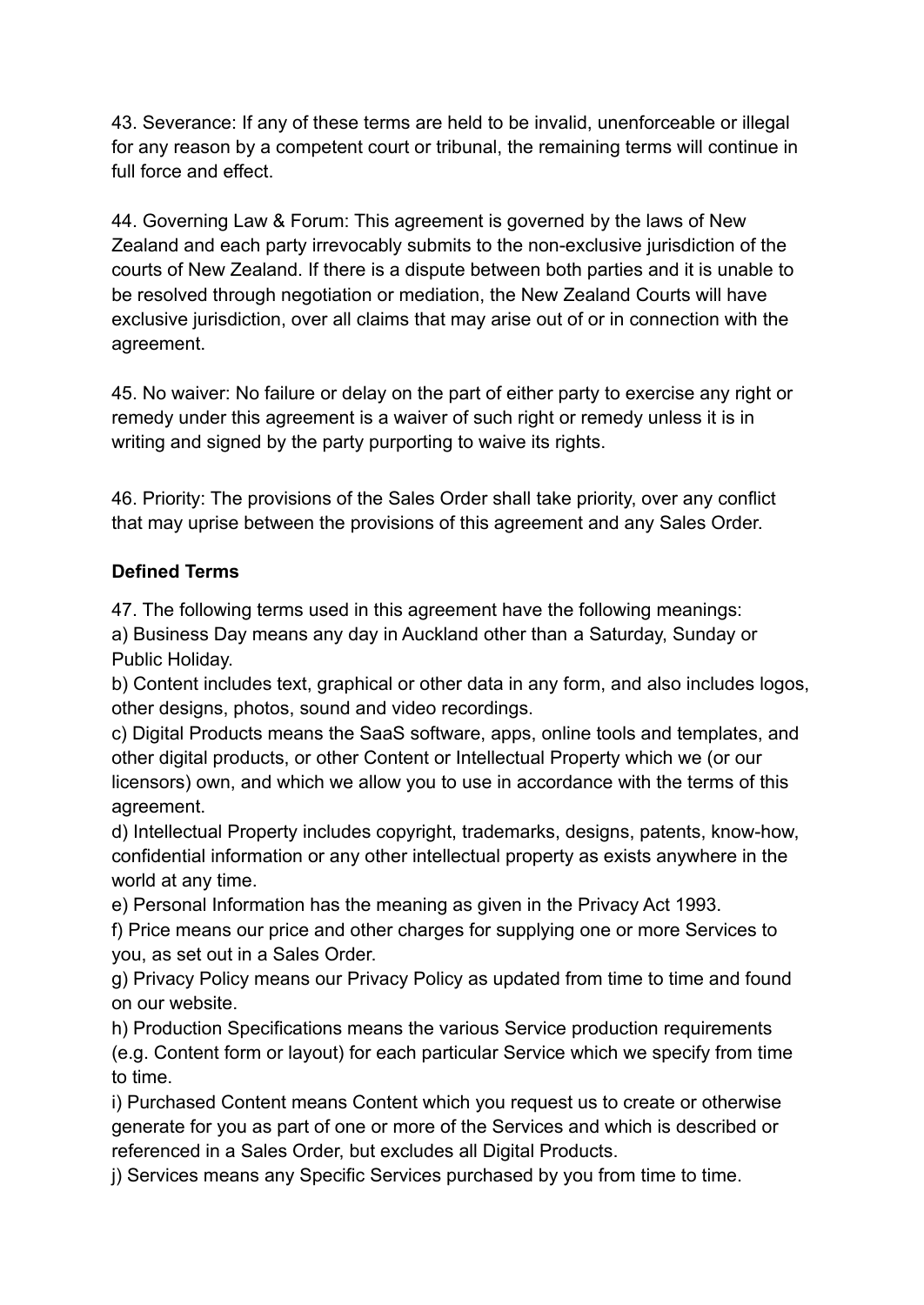k) Sales Order means an electronic (or paper) sales order generated by us (either by one of our Account Managers or Sales Reps). Sales Orders are also done over the telephone via a Verbal Agreement that is recorded and kept on file (The Verbal Contract takes around 1 minute to complete).

l) Term means the duration of this agreement as determined in accordance with clauses 19 to 25 (inclusive).

m) "We", "our" or "us" means Sky Media Limited.

n) Website means our website at Skymedia.nz or any other websites that we may create and make available to you from time to time.

o) "You", "your" or "Client" means the person, company, partnership or other legal entity accessing or using our website, Digital Products and Services, and includes their executors, administrators, successors and permitted assigns.

p) Your Content means Content which you or your nominated third party provider creates, generates or otherwise sends to us for use as part of any of the Services. C. Service Specific Terms Important

The provisions set out in this Part C are in addition to those set out in Parts A and B above. If you haven't already, you should read and consider Parts A and B carefully. We may want to amend the terms in Part C from time to time, so keep an eye out, as we will publish our updated terms and conditions on our website. Continuing to use or receive our products and services will mean that you acknowledge and agree to our changes.

# **Sky Media websites**

Note: The terms below are in addition to those terms in Parts A and B above: What we'll provide:

• Our Mobile Phone Responsive Websites are built on WordPress with 2-50 pages (depending on the agreement). You can add an unlimited number of additional pages yourself via the content management system (CMS). Any extra functionality or plugins may incur an additional charge and will need to be reviewed initially by Sky Media. Websites will be fully customised using a wide range of photos, content, colours and layout. Sky Media uses an extensive range of templates to find the one best suited to your business.

• Website hosting: Sky Media use a 3rd party Website Hosting company, all website hosting agreements are on a minimum 12-month plan.

• Editor access to a password protected content management system (CMS) to help you update your website. You may add, delete and edit the content as well as pages and posts on your website. Adding or editing plugins, themes and custom functionality to your website can cause technical issues and may be considered a breach of agreement to terms of trade. • A one-off 20-minute tutorial on how to use the CMS is available on request.

What you need to do:

• Sky Media may require Client logos, trademarks, copy, website images for use in creating landing pages, and other such uses as deemed necessary by Sky Media.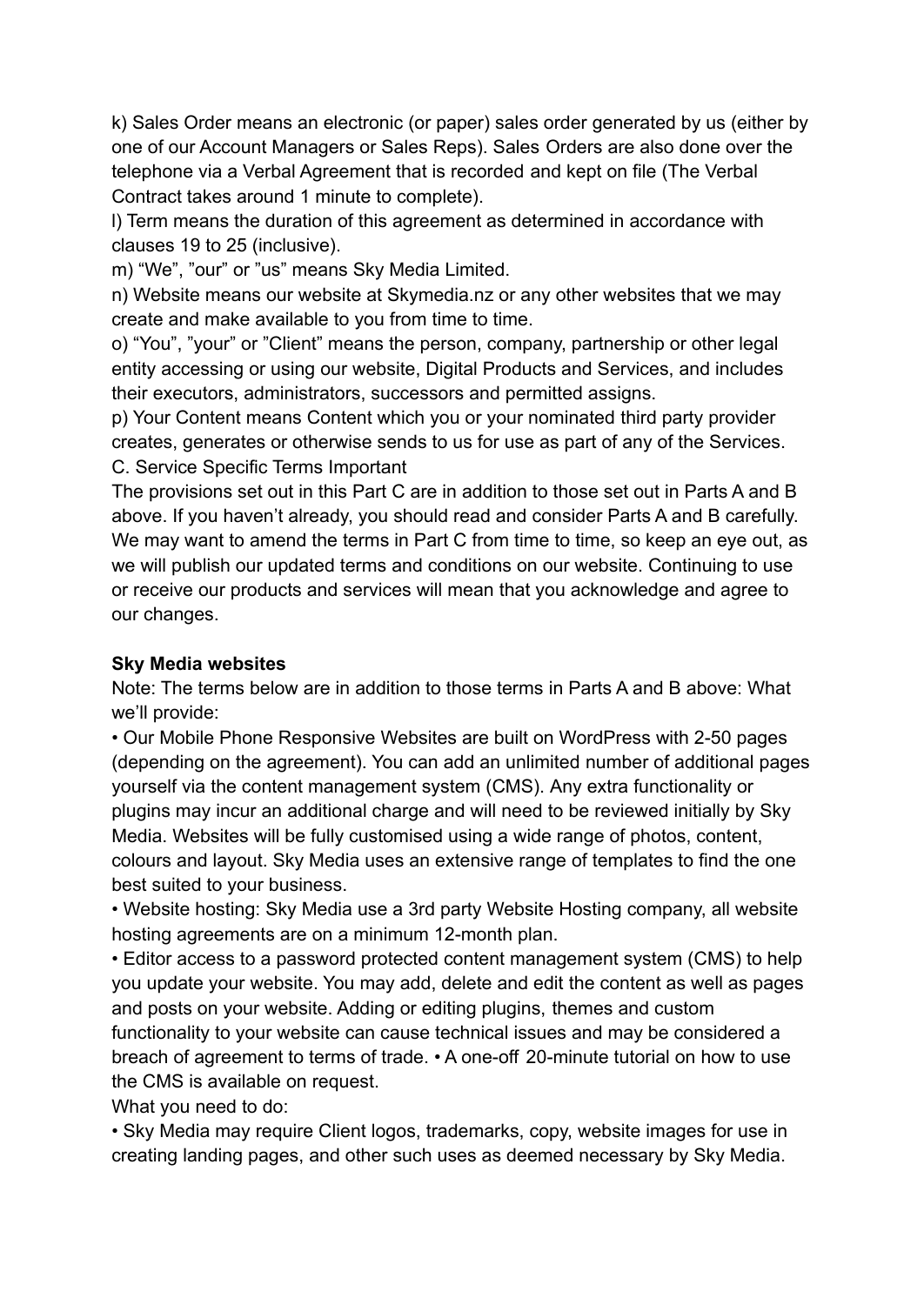Please provide these resources in a prompt manner as requested by us (stock photography can be sourced at an additional cost.)

• After our Copy Writer has completed the Websites content we offer two rounds of alterations or 'tweaks'. Any subsequent changes will incur an additional charge. • Provide details/instruction regarding the domain name in a prompt manner as requested by Sky Media.

#### **Ownership**

• If you wish to end your website contract (on conclusion of the 12-month Website Hosting term) and have your website transferred to you, Sky Media can provide Website Transfer (database and files transfer) at \$295 + GST rate.

• All plugins and themes used on your website are licensed directly to Sky Media and cannot be transferred.

Google Advertising (Google AdWords Search, Google AdWords Display) Note: The terms below are in addition to those terms in Parts A and B above: What we'll provide:

• We'll set up your Google AdWords and/or Google Display campaigns.

• Once your advertising campaign is up and running, we'll then modify and optimise it as the campaign runs, to try to deliver the best traffic for your spend. Traffic projections are based on search engine estimates. These figures cannot be guaranteed, and actuals may vary.

• We'll do our best to keep you notified of any changes or instructions from Google that may affect you, but you agree that we're not responsible for any of Google's decisions or the way Google runs the Google AdWords programme. While we will do our best to optimise your results, we cannot guarantee your Google AdWords search position or the number of clicks, impressions or leads that a campaign delivers and actuals may vary. Sky Media has no control over the policies of Google in terms of the type of sites and/or content they accept currently or in the future. What you need to do:

• Google's terms state that you are only allowed one Google AdWords account (which includes AdWords search, AdWords display) at any one time. So you can't sign up to our service if you already have a Google AdWords account that is currently active.

• You need to be aware of and agree that we need to pass certain information about you on to Google. This includes the information in the signup form, as well as your name, email, address and other contact information that we already hold about your business. By signing up, you agree that we can do this. We'll also keep a copy of this information in accordance with our privacy and security policy.

• You need to comply with Google's terms and conditions available online at https:// billing.google.com/payments/termsandconditionsfinder as if you were a "Customer". This includes things like:

a. not advertising anything illegal.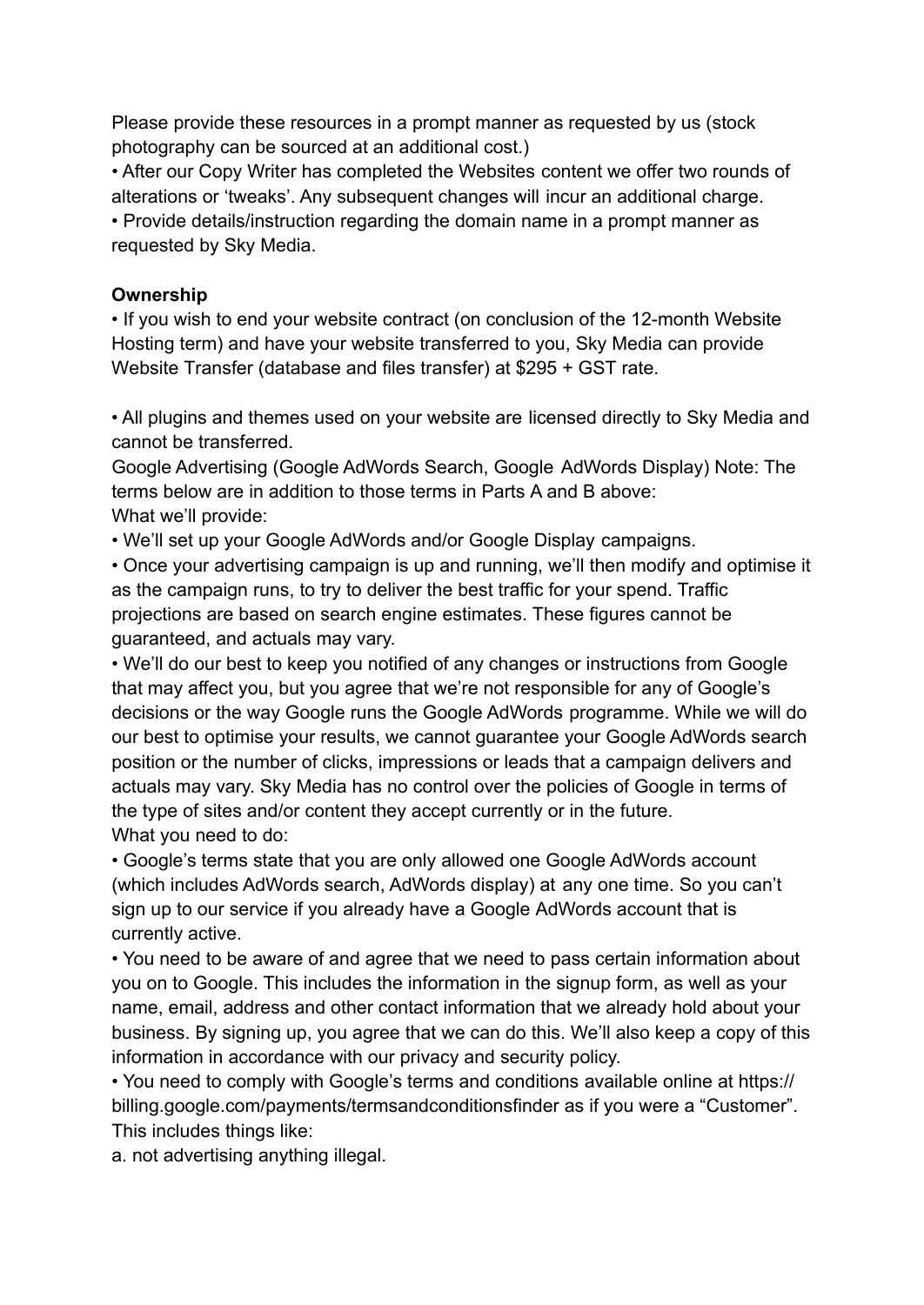b. granting Google the right to use your name and trademarks to advertise your business. c. complying with Google's Editorial Guidelines, Trademark Guidelines and other policies (these are also available at

https://support.google.com/adwordspolicy/). This includes Google's rules on advertising alcohol, gambling, fireworks and other restricted products and Services. • You need to be aware Google also has rules about the content of any advertisement and has a general right to reject or remove any advertisement and update or change the Google AdWords programme at any time. If Google tells us to do something, we will comply, and make the appropriate changes on behalf of you our client.

## **Ownership**

If your Google AdWords or Google Display campaign is being run on the Sky Media's Master MCC Account then Sky Media own and have full control and rights over all data and information in the campaign however if you choose to cancel your service with Sky Media we will send you a final report with your campaigns performance, Key Words, Clicks, Impressions etc (On request). Please note:

• While we make best efforts to manage the campaign in line with your budget, the exact spend with Google over any month will vary according to market conditions and the number of days in a month. In the event of over/underspend, we will endeavour to adjust the spend accordingly to compensate. This spending adjustment will only have a short-term impact on performance.

Facebook Advertising Note:

The terms below are in addition to those terms in Parts A and B above: What we'll provide:

• Sky Media will place advertisements for your business on the Facebook platform on your behalf.

• Once your Sky Media Facebook Advertising campaign is up and running, we'll then modify and optimise it to try to deliver the best traffic and interaction for your spend. While we will do our best to optimise your results, we cannot provide any guarantees or warranties regarding the results of your Sky Media Facebook Advertising campaign.

• Campaign performance updates on request.

What you need to do:

• Sign off content and images (where needed) in a prompt manner as requested by Sky Media.

• Please be aware each social media site is governed by its own terms and conditions, which change from time to time. When we create an account for you on Facebook we are acting as your agent and accept those terms and conditions on your behalf. Here are links to the terms and conditions of Facebook for your information:

• https://www.facebook.com/page\_guidelines.php